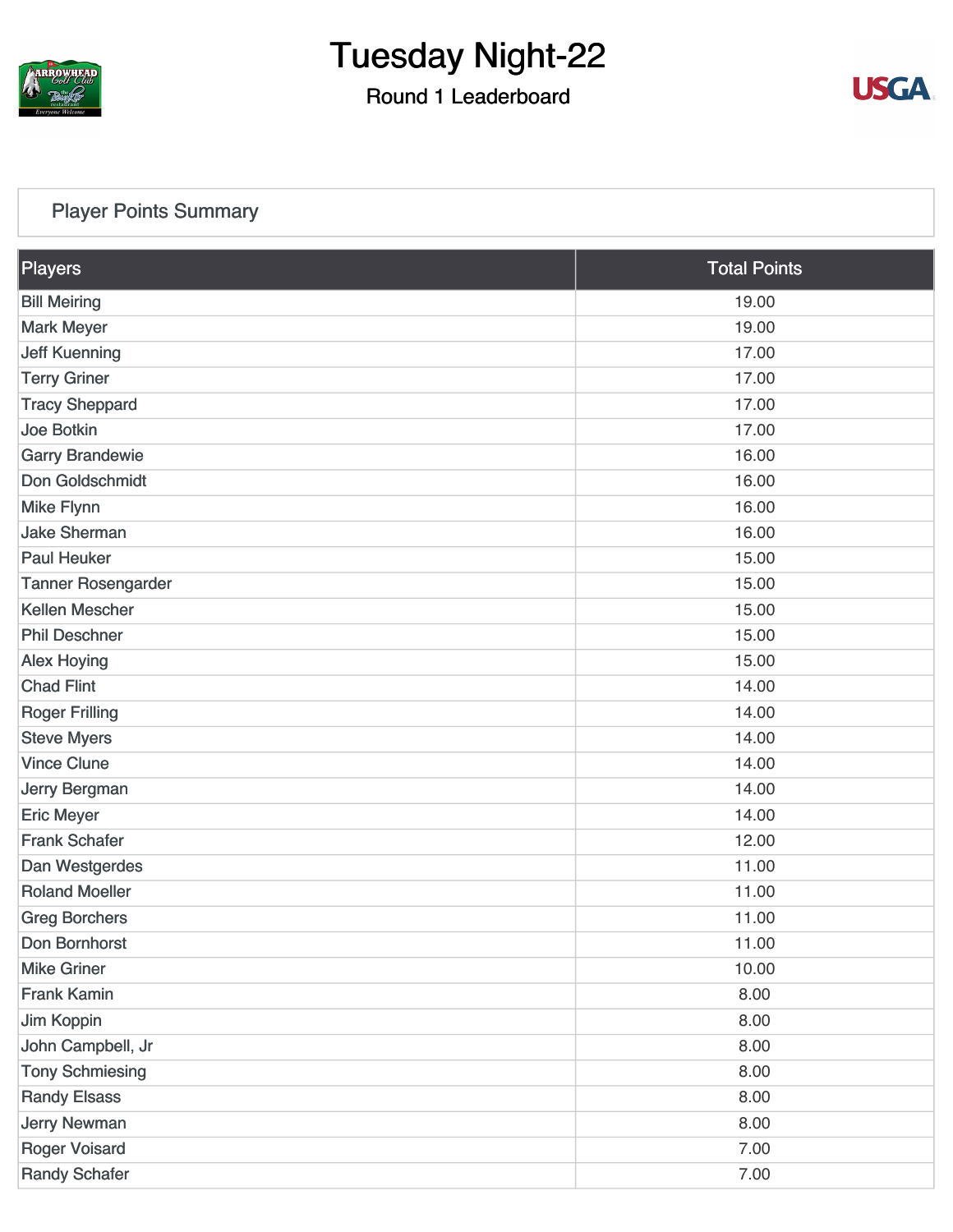

## Round 1 Leaderboard



| Doug Thomas             | 7.00   |
|-------------------------|--------|
| <b>Craig Topp</b>       | 7.00   |
| <b>Micheal Trejo</b>    | 7.00   |
| <b>Patrick Kirkland</b> | 6.00   |
| Joe McGowen             | 6.00   |
| <b>Mark Swob</b>        | 6.00   |
| <b>Jim Meiring</b>      | 6.00   |
| <b>Tyler Nosek</b>      | 5.00   |
| <b>Jack Stueve</b>      | 5.00   |
| <b>Tony Bensman</b>     | 5.00   |
| <b>Jeff Raible</b>      | 5.00   |
| <b>Bill Cunningham</b>  | 3.00   |
| <b>Chris McHenry</b>    | 3.00   |
| <b>Total Points</b>     | 528.00 |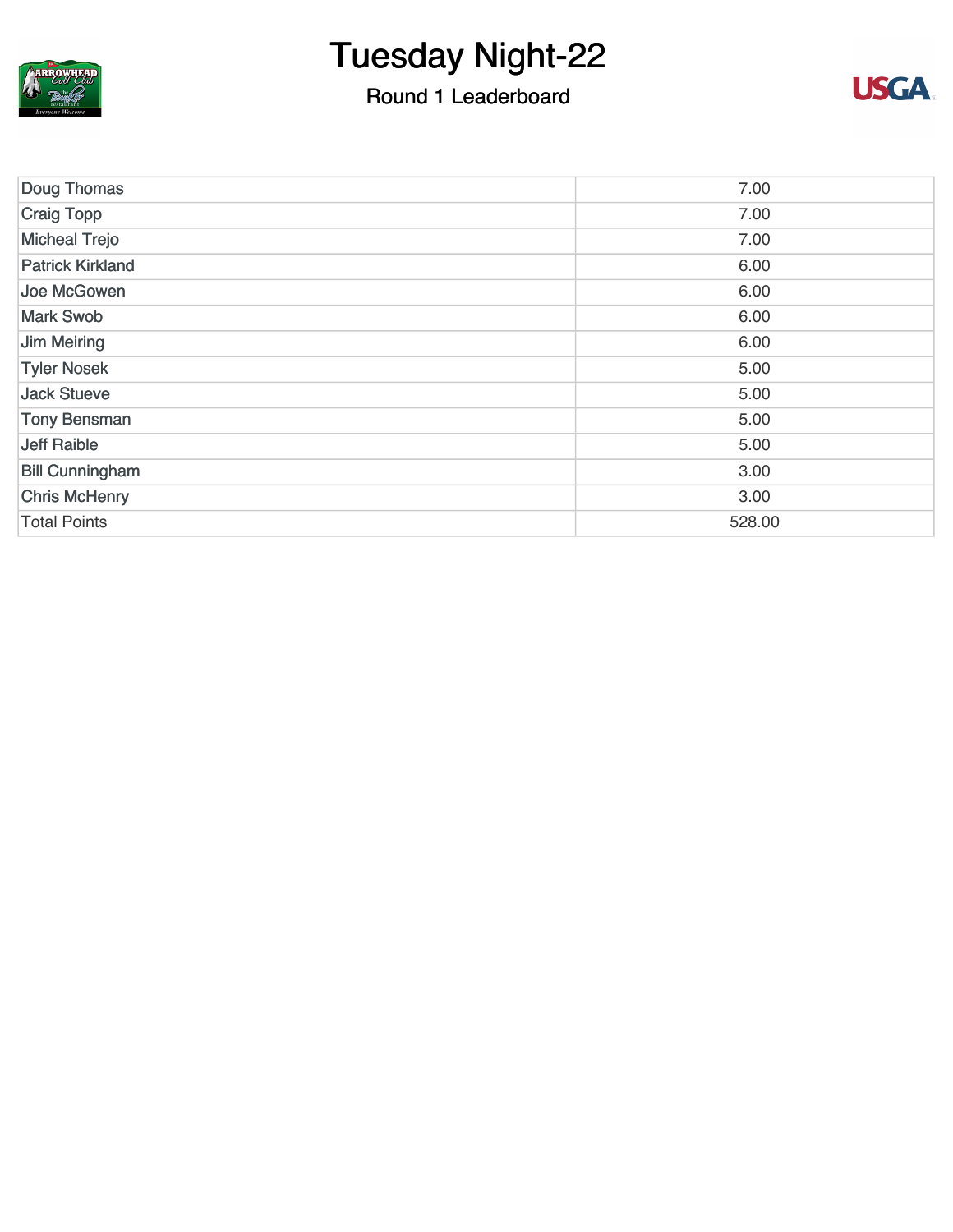

### Round 1 Leaderboard



#### [Team Points Summary](https://cdn2.golfgenius.com/v2tournaments/team_points?league_id=8105993687684621485&round_id=8105995515428087005)

| Teams                       | <b>Total Points</b> |
|-----------------------------|---------------------|
| <b>Master Maintenance</b>   | 66.00               |
| <b>Primary Eyecare</b>      | 52.00               |
| <b>Keith T-T</b>            | 50.00               |
| <b>Willy's Tavern</b>       | 47.00               |
| <b>Karls Place</b>          | 45.00               |
| <b>Lincoln Electric</b>     | 45.00               |
| <b>Garmann Miller</b>       | 43.00               |
| <b>Globus Printing</b>      | 43.00               |
| <b>Dorsten Construction</b> | 41.00               |
| <b>Edward Jones</b>         | 38.00               |
| <b>MAP Transportation</b>   | 36.00               |
| <b>Brucken Pub</b>          | 22.00               |
| <b>Total Points</b>         | 528.00              |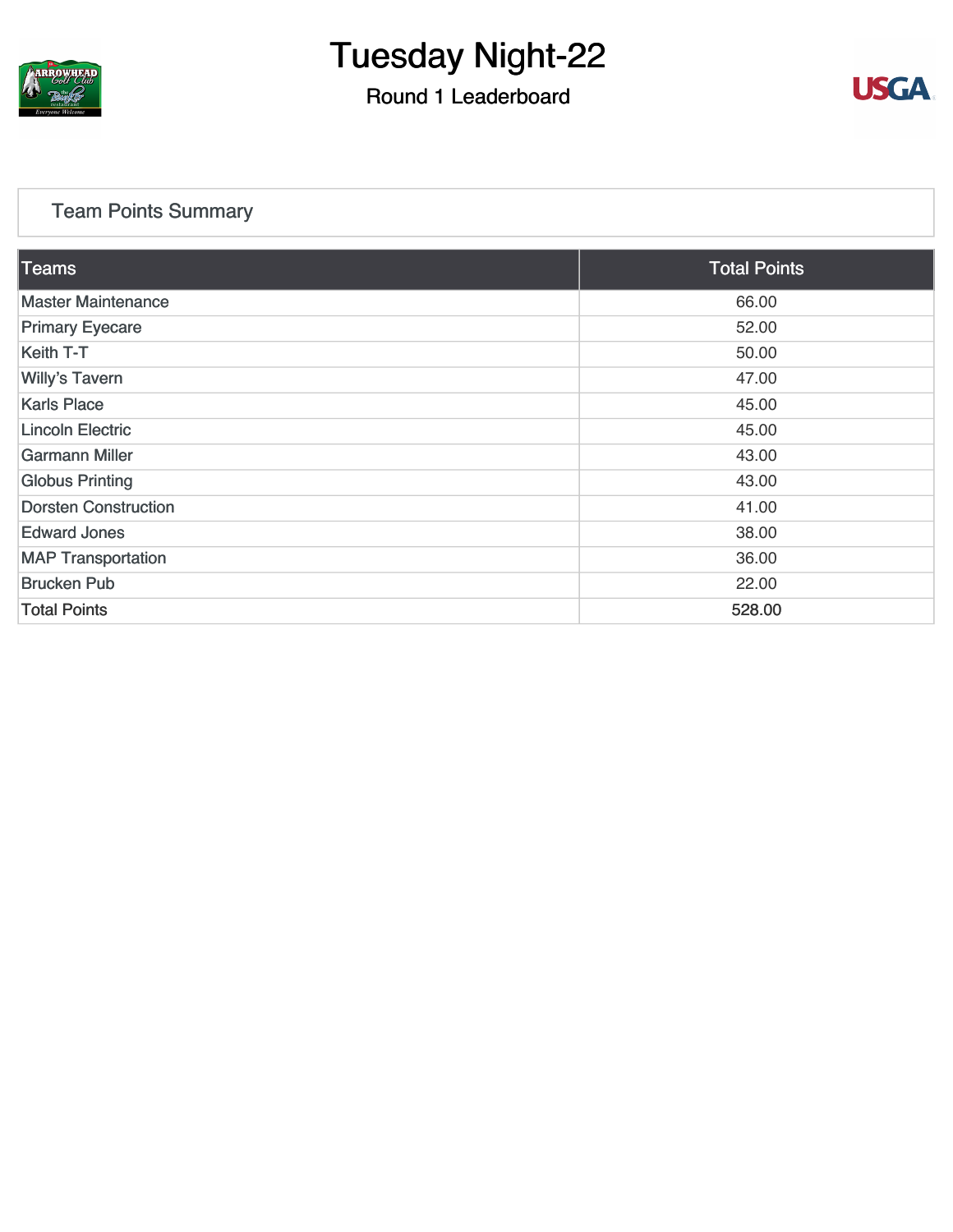

## Round 1 Leaderboard



#### [Individual Total Points \(Tue, April 12\)](https://cdn2.golfgenius.com/v2tournaments/8105996007101179058?called_from=&round_index=1)

| <b>Points</b> | Player                    | Match       | Player                 | <b>Points</b> |
|---------------|---------------------------|-------------|------------------------|---------------|
| 19.00         | <b>Mark Meyer</b>         | 5 & 3       | <b>Bill Cunningham</b> | 3.00          |
| 6.00          | Joe McGowen               | 3 & 2       | <b>Garry Brandewie</b> | 16.00         |
| 11.00         | <b>Greg Borchers</b>      | <b>Tied</b> | Dan Westgerdes         | 11.00         |
| 14.00         | <b>Eric Meyer</b>         | 1 up        | <b>Randy Elsass</b>    | 8.00          |
| 17.00         | Joe Botkin                | 3 & 1       | <b>Tyler Nosek</b>     | 5.00          |
| 11.00         | Don Bornhorst             | <b>Tied</b> | <b>Roland Moeller</b>  | 11.00         |
| 14.00         | <b>Vince Clune</b>        | 3 & 2       | <b>Jerry Newman</b>    | 8.00          |
| 5.00          | <b>Jack Stueve</b>        | 3 & 2       | <b>Jeff Kuenning</b>   | 17.00         |
| 15.00         | <b>Phil Deschner</b>      | $2$ up      | <b>Micheal Trejo</b>   | 7.00          |
| 15.00         | <b>Tanner Rosengarder</b> | 3 & 1       | <b>Craig Topp</b>      | 7.00          |
| 7.00          | Doug Thomas               | 2 up        | <b>Kellen Mescher</b>  | 15.00         |
| 8.00          | Jim Koppin                | 1 up        | <b>Steve Myers</b>     | 14.00         |
| 14.00         | <b>Chad Flint</b>         | 1 up        | <b>Tony Schmiesing</b> | 8.00          |
| 16.00         | Don Goldschmidt           | 3 & 2       | <b>Jim Meiring</b>     | 6.00          |
| 7.00          | <b>Roger Voisard</b>      | 3 & 1       | <b>Paul Heuker</b>     | 15.00         |
| 8.00          | John Campbell, Jr         | 1 up        | Jerry Bergman          | 14.00         |
| 17.00         | <b>Tracy Sheppard</b>     | 4 & 3       | <b>Tony Bensman</b>    | 5.00          |
| 16.00         | <b>Mike Flynn</b>         | 2 & 1       | <b>Mark Swob</b>       | 6.00          |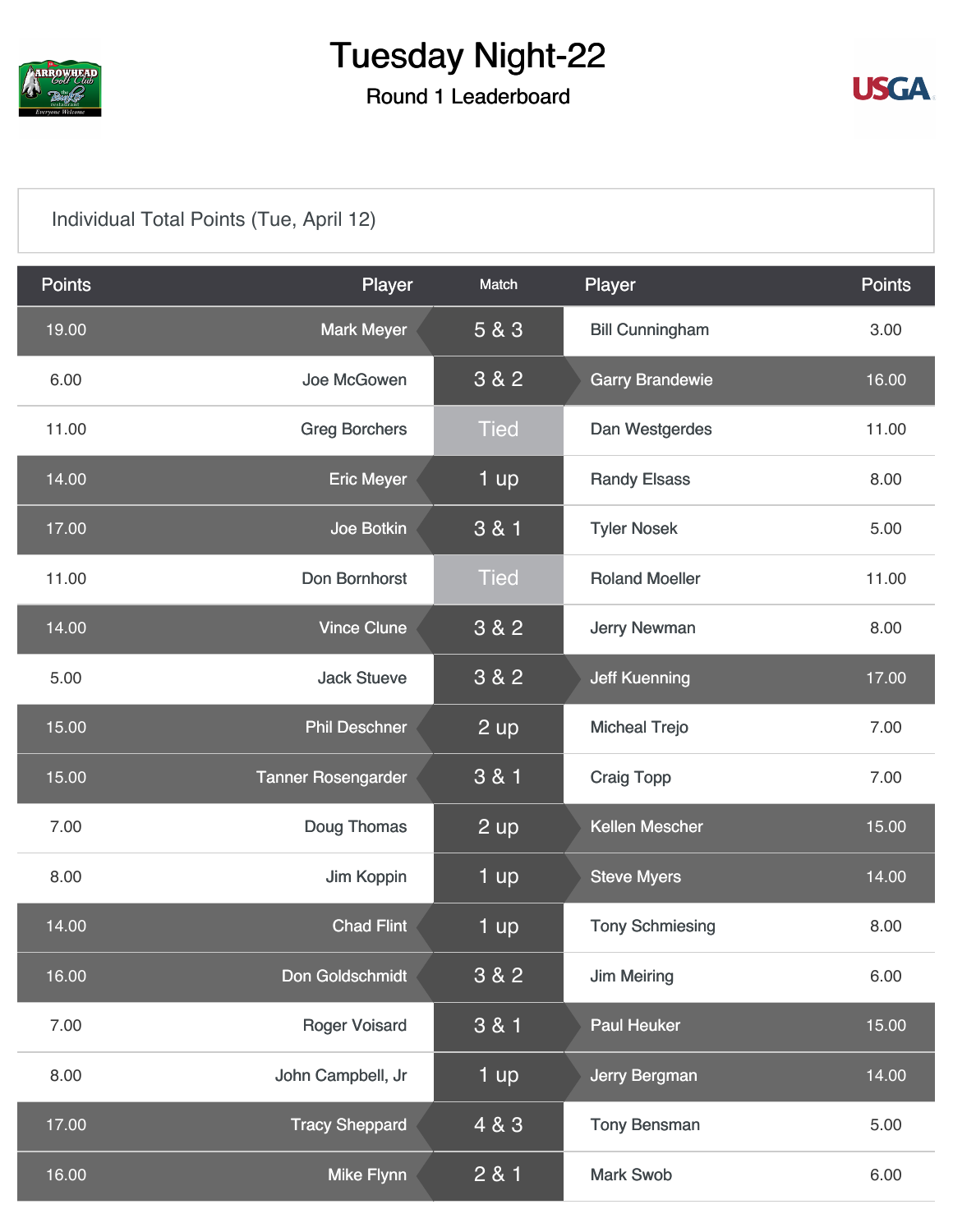

## Round 1 Leaderboard



| 19.00                                 | <b>Bill Meiring</b>     | 4 & 2   | <b>Chris McHenry</b> | 3.00  |
|---------------------------------------|-------------------------|---------|----------------------|-------|
| 14.00                                 | <b>Roger Frilling</b>   | 1 up    | <b>Frank Kamin</b>   | 8.00  |
| 15.00                                 | <b>Alex Hoying</b>      | 2 up    | <b>Randy Schafer</b> | 7.00  |
| 10.00                                 | <b>Mike Griner</b>      | L 3 & 2 | <b>Frank Schafer</b> | 12.00 |
| 5.00                                  | <b>Jeff Raible</b>      | 3 & 2   | <b>Terry Griner</b>  | 17.00 |
| 6.00                                  | <b>Patrick Kirkland</b> | 3 & 2   | <b>Jake Sherman</b>  | 16.00 |
| <b>Total Points Allocated: 528.00</b> |                         |         |                      |       |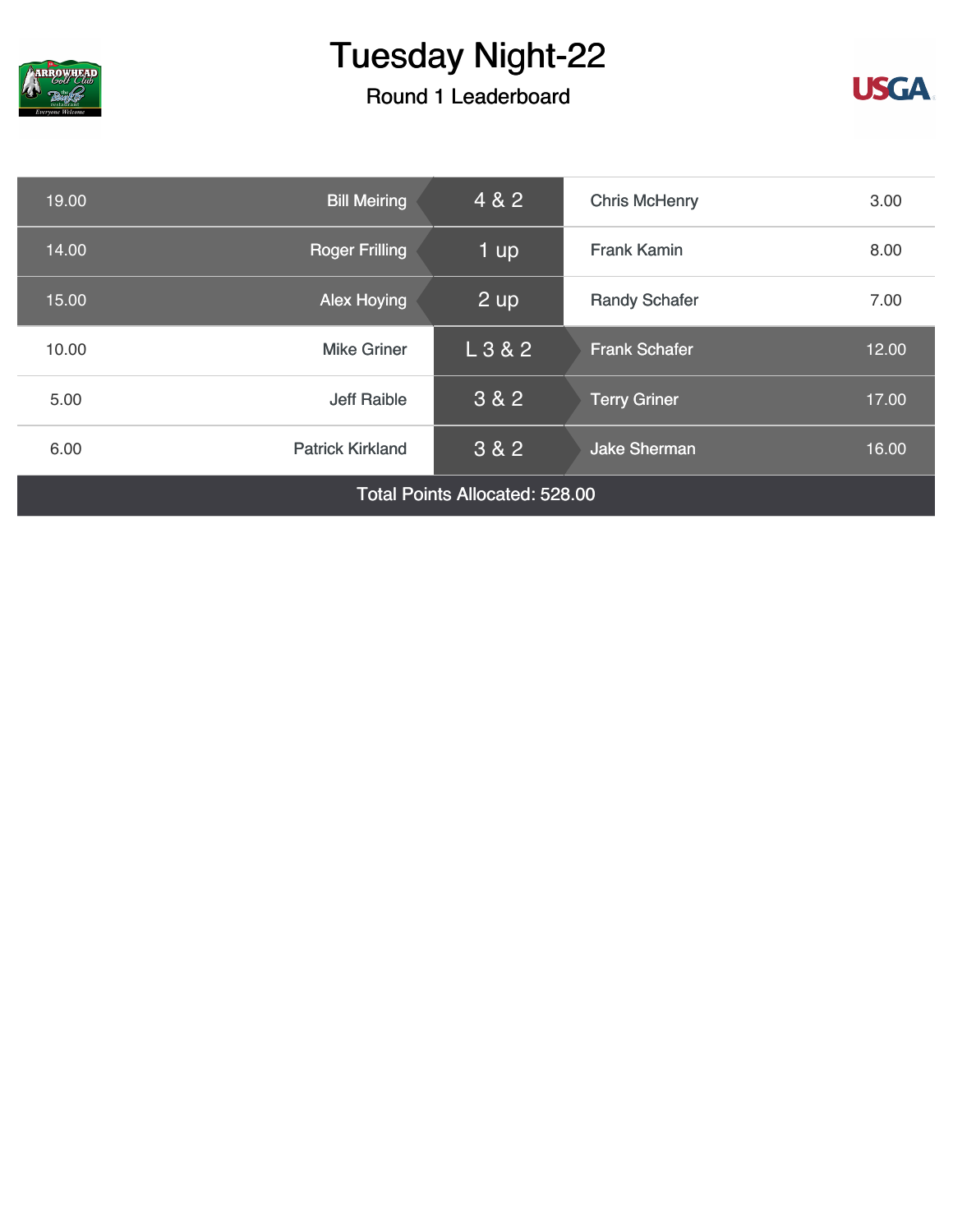

Round 1 Leaderboard



#### [Match Play](https://cdn2.golfgenius.com/v2tournaments/8106055578029139173?called_from=&round_index=1)

| <b>Points</b> | Player                                  | Match       | Player                                       | <b>Points</b> |
|---------------|-----------------------------------------|-------------|----------------------------------------------|---------------|
| 19.00         | Keith T-T (Mark Meyer)                  | 5 & 3       | Edward Jones (Bill Cunningham)               | 3.00          |
| 6.00          | Keith T-T (Joe McGowen)                 | 3 & 2       | <b>Edward Jones (Garry Brandewie)</b>        | 16.00         |
| 11.00         | Keith T-T (Greg Borchers)               | <b>Tied</b> | <b>Edward Jones (Dan Westgerdes)</b>         | 11.00         |
| 14.00         | Keith T-T (Eric Meyer)                  | 1 up        | <b>Edward Jones (Randy Elsass)</b>           | 8.00          |
| 17.00         | Willy's Tavern (Joe Botkin)             | 3 & 1       | <b>Dorsten Construction (Tyler Nosek)</b>    | 5.00          |
| 11.00         | <b>Willy's Tavern (Don Bornhorst)</b>   | <b>Tied</b> | <b>Dorsten Construction (Roland Moeller)</b> | 11.00         |
| 14.00         | <b>Willy's Tavern (Vince Clune)</b>     | 3 & 2       | <b>Dorsten Construction (Jerry Newman)</b>   | 8.00          |
| 5.00          | Willy's Tavern (Jack Stueve)            | 3 & 2       | <b>Dorsten Construction (Jeff Kuenning)</b>  | 17.00         |
| 15.00         | Karls Place (Phil Deschner)             | 2 up        | Garmann Miller (Micheal Trejo)               | 7.00          |
| 15.00         | Karls Place (Tanner Rosengarder)        | 3 & 1       | <b>Garmann Miller (Craig Topp)</b>           | 7.00          |
| 7.00          | Karls Place (Doug Thomas)               | $2$ up      | Garmann Miller (Kellen Mescher)              | 15.00         |
| 8.00          | Karls Place (Jim Koppin)                | 1 up        | <b>Garmann Miller (Steve Myers)</b>          | 14.00         |
| 14.00         | <b>Lincoln Electric (Chad Flint)</b>    | 1 up        | <b>Globus Printing (Tony Schmiesing)</b>     | 8.00          |
| 16.00         | Lincoln Electric (Don Goldschmidt)      | 3 & 2       | <b>Globus Printing (Jim Meiring)</b>         | 6.00          |
| 7.00          | <b>Lincoln Electric (Roger Voisard)</b> | 3 & 1       | <b>Globus Printing (Paul Heuker)</b>         | 15.00         |
| 8.00          | Lincoln Electric (John Campbell, Jr)    | 1 up        | <b>Globus Printing (Jerry Bergman)</b>       | 14.00         |
| 17.00         | Master Maintenance (Tracy Sheppard)     | 4 & 3       | <b>Brucken Pub (Tony Bensman)</b>            | 5.00          |
| 16.00         | Master Maintenance (Mike Flynn)         | 2 & 1       | <b>Brucken Pub (Mark Swob)</b>               | 6.00          |